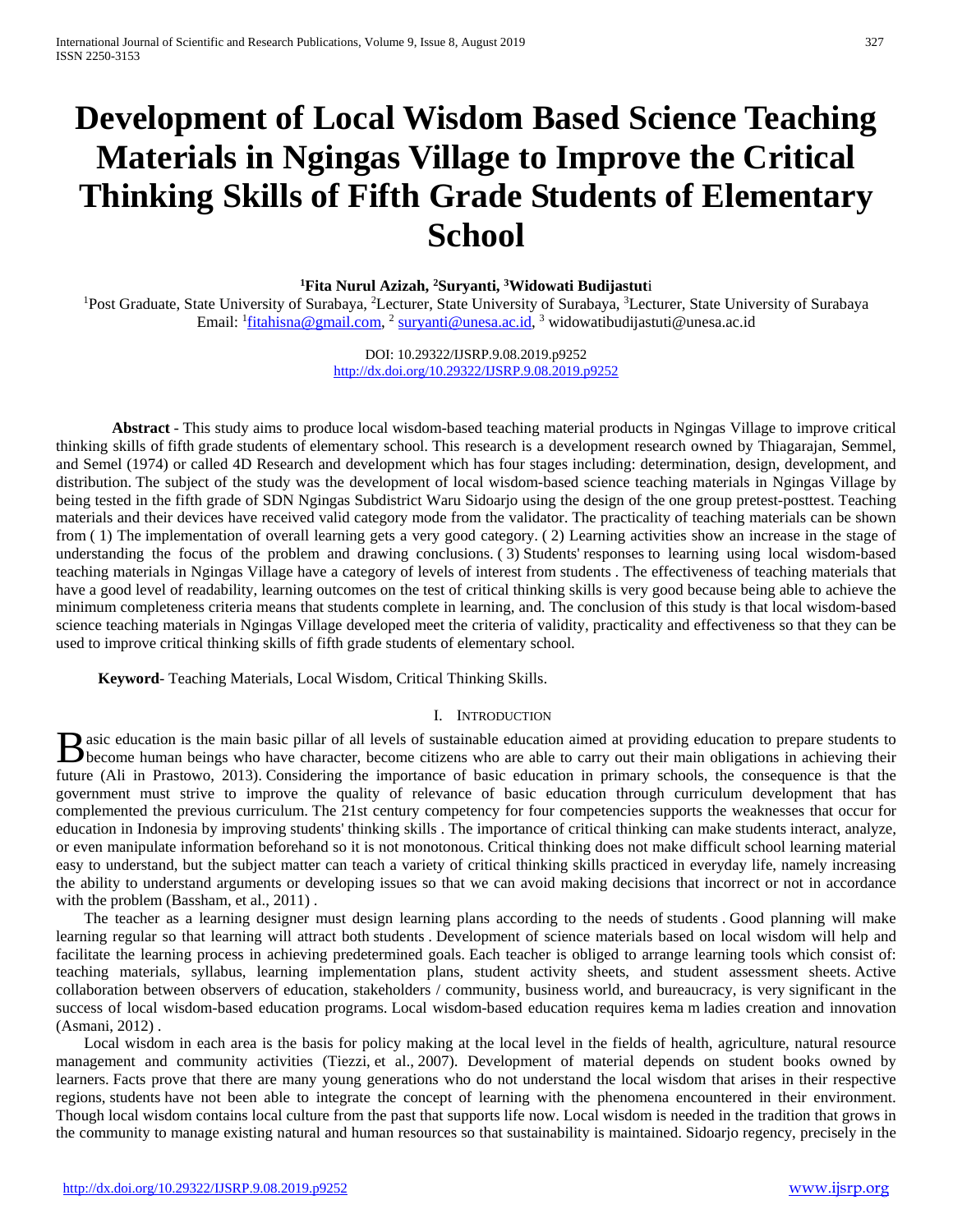International Journal of Scientific and Research Publications, Volume 9, Issue 8, August 2019 328 ISSN 2250-3153

Ngingas Village, Waru District is known as a metal industry village which produces many metal objects both domestically and abroad. So that it is appropriate for the local wisdom of metal villages to be internalized into learning in schools, so that students are more familiar with the local wisdom of metal villages in their area. Because from the results of the questionnaires it turned out that 780% of students stated that they did not yet know the local wisdom in their area could be used as learning materials that supported the material. One of the innovations that can be done to overcome the above problems is to develop teaching materials based on local wisdom in Ngingas Village.

Some alternatives to solve this problem are by developing local wisdom-based teaching materials in Ngingas Village. This teaching material is also adapted to the conditions of students in the surrounding area. Another expected outcome of the development of this teaching material is that it can improve students' critical thinking skills. Critical thinking has many benefits in everyday life. Critical thinking teaches a variety of thinking skills which, if practiced significantly, can improve the ability to understand arguments or issues discussed in teaching materials (Bassham, et al., 2011).

The development of local wisdom-based science teaching materials in Ngingas Village in learning is believed to be one of the teacher's methods for making learning easier for students to understand the science concept, so that their thinking develops. The local wisdom-based development strategy can provide a nurturant effect of developing skills such as critical logical thinking (Hariri, et al. , 2016). People who think critically will evaluate and then conclude things based on facts to make decisions (Hassoubah, 2007). So that one characteristic of people who think critically will always look for and explain the relationship between the problems discussed with experience or other similar problems. This relates to the experience of students in utilizing local wisdom in their area in supporting learners' learning about the material encountered in learning.

Critical thinking is often referred to as thinking that seeks deficiencies or mistakes of people or groups, whereas critical thinking is not the same as criticism which tends to attempt to overthrow or attack others, critical thinking is the ability to issue logical and rational opinions to find facts from a view . This misunderstanding is the limitation of freedom in increasing thinking in order to develop. According to the father of modern critical thinking tradition explained that critical thinking is an activity in weighing, continuing and researching a belief or knowledge that is not easily accepted but by expressing various arguments that support rational conclusions. Critical thinking is considered the same as active thinking (John Dewey in Sihotang, et al, 2012). Critical thinking is taught to students to think critically at different points of view on related issues and their consequences in daily life and evaluate a problem from a social and environmental perspective (Mapeala & Siew, 2015). Critical thinking is a reasonable thing that is reflective thinking focused on deciding what to believe or do, it involves affective dispositions and cognitive skills (Ennis, 1987). The approach used to make it easier to recognize elements in the critical thinking process that can use the FRISCO approach (Ennis, 2012). These elements include : focus, reason, inference, situation, clarity, and overview.

Teaching materials are the most important supporting part for curriculum development in the implementation of education. Teaching materials are part of learning tools including syllabus and plan for implementing learning. Teaching material is a composition of materials collected from various learning resources that are systematically made (Prastowo, 2016). The importance of teaching materials used by various parties has functions including for teachers and students . For teachers, among others, can shorten the time in teaching activities, change the teacher from the teacher to become a facilitator, improve the learning process to be more interactive and effective, as a reference in focusing all learning activities that are part of the substance of competencies taught to students , as well as evaluation tools mastery of learning outcomes.

Local wisdom is the personality or identity of the inventions, feelings and intentions of a nation that has the ability to absorb, even cultivate cultures originating from foreign cultures or other nations into their own character and abilities (Wibowo, 2015). Local wisdom is a habit that is formed in the community based on the results of a particular nation which is not necessarily owned by other nations. For this reason, skills are needed to maintain the management of existing natural resources by increasing human resources owned by a nation so that the existing culture remains and is preserved. Local wisdom-based education is education that utilizes the needs of global competitiveness and local excellence in aspects of economics, language, culture, information and communication technology, students' human and environmental conditions, etc. which contain benefits for the development of student competencies at all levels of education units. especially elementary schools both formal and non-formal education that have accreditation or recognition from the government (Toto Ruhimat in Asmawi, 2012).

#### II. RESEARCH METHODE

The following research is development research using the 4D model, namely the development of local wisdom-based Science Teaching Materials in Ngingas Village to improve the critical thinking skills of fifth grade students of elementary school. The subjects in this study were local wisdom-based science teaching materials in Ngingas Village to improve the critical thinking skills of fifth grade students of State Elementary School in the even semester of the school year 2018-2019. This research will be carried out in the even semester of the school year 2018-2019 which is located in Ngingas Elementary School, Waru District, Sidoarjo Regency. Ngingas Elementary School was chosen as a research site because it was one of the areas where most of the population worked as metal entrepreneurs which was a form of local wisdom in the school. The research design uses research and development development research designs belonging to Thiagarajan, Semmel, and Semel (1974) or referred to as 4D which consists of four stages including: Define , Design, Develop, and Disseminates . The stages of defining to analyze the objectives and boundaries of the subject matter include five steps, among others, a needs analysis based on the characteristics and abilities of fifth grade elementary school students shows that 80% of students have never used local wisdom to develop heat transfer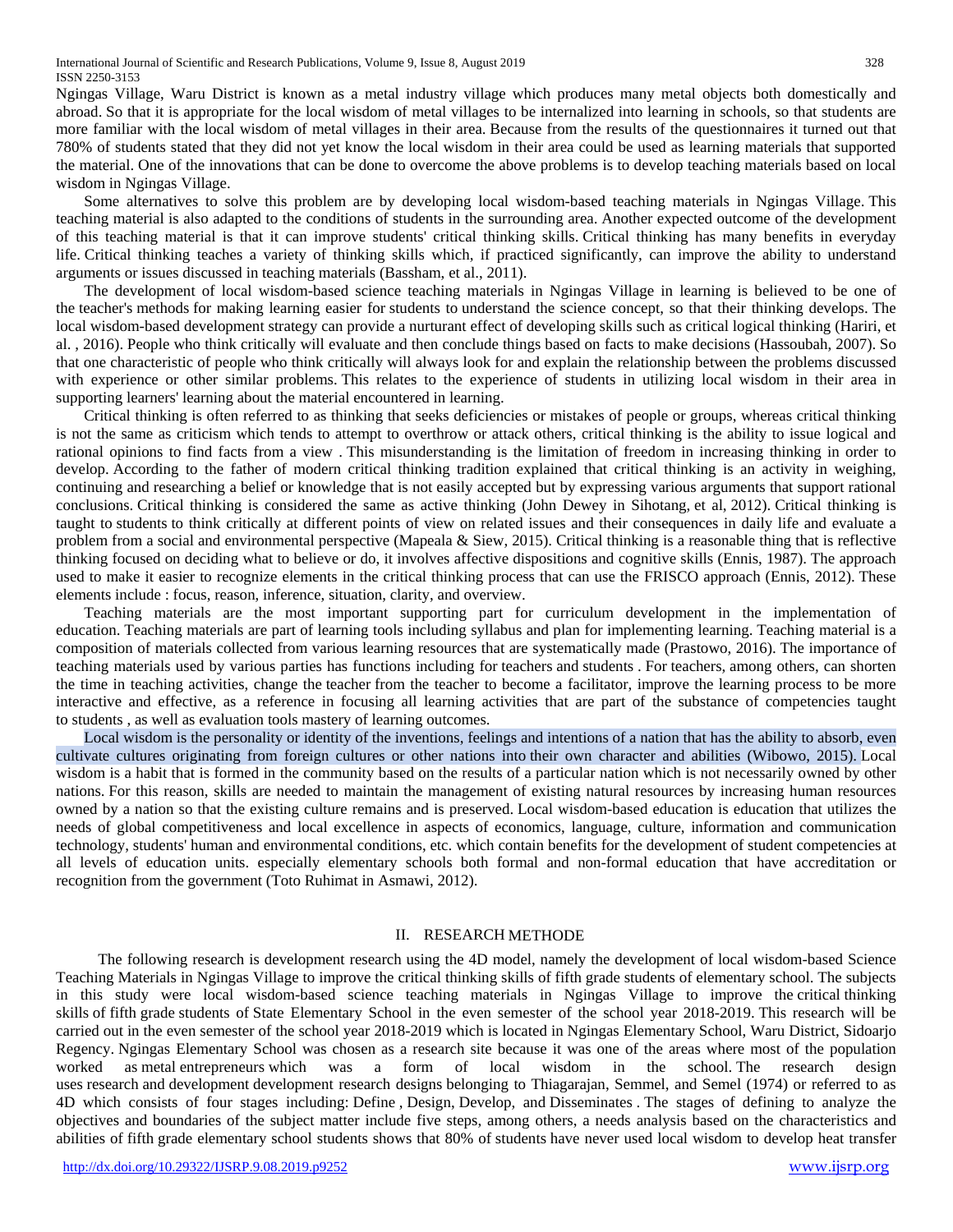material. Analysis to students related to the academic ability of students, the emotional and social background of students, physical characteristics, and the level of cognitive development of students . design phase consists of several stages, among others by arranging the test, media selection, the selection format, the preliminary draft. The development phase includes teaching materials, syllabus, learning implementation plans (RPP), student activity sheets (LKPD) , and tests of critical thinking skills. Validity learning measured from teaching materials and learning tools, learning practicality measured by adherence to learning, the activities of students , and the response of students to learning. The effectiveness of learning is measured by the readability of teaching materials and the increase in learning outcomes from tests of critical thinking skills from pretest to posttest.

# III. RESULT AND DISCUSSION

Preparation of research results based on data obtained during the development of teaching materials and the results of limited trials conducted at the Ngingas Waru Sidoarjo. The research subject was in the form of local wisdom-based teaching materials in Ngingas Village related to heat transfer, while those acting as observers were fifth grade teachers at Ngingas Elementary School. The results of the development and implementation of teaching materials developed along with supporting devices include syllabus, Learning Implementation Plan (RPP), Student Activity Sheet (LKPD), and Critical Thinking Skills Test. A. Results V alidasi development of teaching materials

Complete and understandable layout design of teaching material contents. Complete teaching materials include writing titles, subtitles, understanding concepts, page numbers, and captions of each material supported by related images. A consistent layout according to a predetermined pattern with spaces between paragraphs that are clearly arranged between the right and left margins. Teaching materials can be understood by the use of the upper and lower desian , as well as the middle part based on white to clarify the material contained in the teaching material so as to facilitate the level of readability of students . Local wisdom chosen in the study of this material included making crowbar. Crowbar is an object made of iron, the shape of both ends is flat and pointed, making semi-traditional crowbar with combustion. Making crowbar is one form of activity that is still semi-traditional as a work carried out for generations . shows that overall the development of teaching materials has a valid category mode. The average percentage of suitability of the assessment given by the validator to the instructional materials developed is 94.15%. The development of teaching materials is declared valid based on the preparation in accordance with the steps in accordance with the development instruments found in the Minister of Education and Culture in 2017.

B. Practicality of Teaching Materials

Practicality teaching materials can be observed from some of the following activities: ( 1) H acyl learning keterlaksanaan shows the general assessment of the enforceability of the third meeting of the RPP on many found very good category. Overall the percentage of RPP implementation in the score is between 75% and 100%. So that it can be stated that learning using local wisdombased teaching materials can be carried out very well. ( 2) Student activities during the learning process using local wisdom-based teaching materials indicate that the activities of students during the learning process using observed local wisdom-based teaching materials have a very good category. Both observers have the same and consistent results so that the instrument is said to be very good and reliable. In the activity propose a simple explanation students have the ability to provide an explanation based on existing knowledge. This affects the existence of teaching materials that support students to better understand the existence of existing local wisdom related to learning materials. While the irrelevant aspects there are still students who do not focus on learning and are a little crowded which makes the class less conducive. ( 3) The response of students' interest in the development of teaching materials carried out in class towards the use of local wisdom-based teaching materials in learning to improve critical thinking skills. The results of the response of students in a questionnaire to measure the practicality of teaching materials that produce a response that is carried on the process of learning, t erdapat 20 questions to support the development of teaching materials so that researchers concluded that based teaching materials keraifan local village Ngingas developed by the researchers have the category level of interest higher than students . C. Effectiveness of Teaching Materials

The effectiveness of teaching materials is measured from the results of readability and learning outcomes of tests of critical thinking skills. ( 1) The readability test of local wisdom-based teaching materials is used to determine the level of readability of the teaching materials developed. The results of the calculation using sentence hitching by using appropriate words so that the teaching material can be read shows the average number of words that can be completed by students is 36 words out of 50 words or the percentage obtained is 72%. This shows that teaching materials based on local wisdom can be used in learning activities. ( 2) Practicality Critical thinking skills are assessed using assessment rubrics that are presented in the form of numbers. The following results of the pretest and posttest of the critical thinking of students in using local wisdom-based teaching materials in Ngingas Village showed that the average results of the prestige scores of students' critical thinking skills were 84.8 % . The results of critical thinking tests can be observed in table 1.

| Table 1 Learning Outcomes Pretentis and Postings Critical Thinking Skins |            |         |              |        |              |      |          |  |  |  |
|--------------------------------------------------------------------------|------------|---------|--------------|--------|--------------|------|----------|--|--|--|
| No.                                                                      | Name       | Value   |              |        | Kat          |      |          |  |  |  |
|                                                                          |            | Pretest | Completeness | Postes | Completeness | Gain |          |  |  |  |
|                                                                          | FS         | 24      | <b>Not</b>   |        | <b>Not</b>   | 0.23 | Low      |  |  |  |
|                                                                          |            |         | completed    | 42     | completed    |      |          |  |  |  |
| 2                                                                        | Elementary | 30      | <b>Not</b>   |        | Complete     | 0.68 | Is being |  |  |  |
|                                                                          | school     |         | completed    | 84     |              |      |          |  |  |  |

| Table 1 Learning Outcomes Pretends and Postings Critical Thinking Skills |
|--------------------------------------------------------------------------|
|--------------------------------------------------------------------------|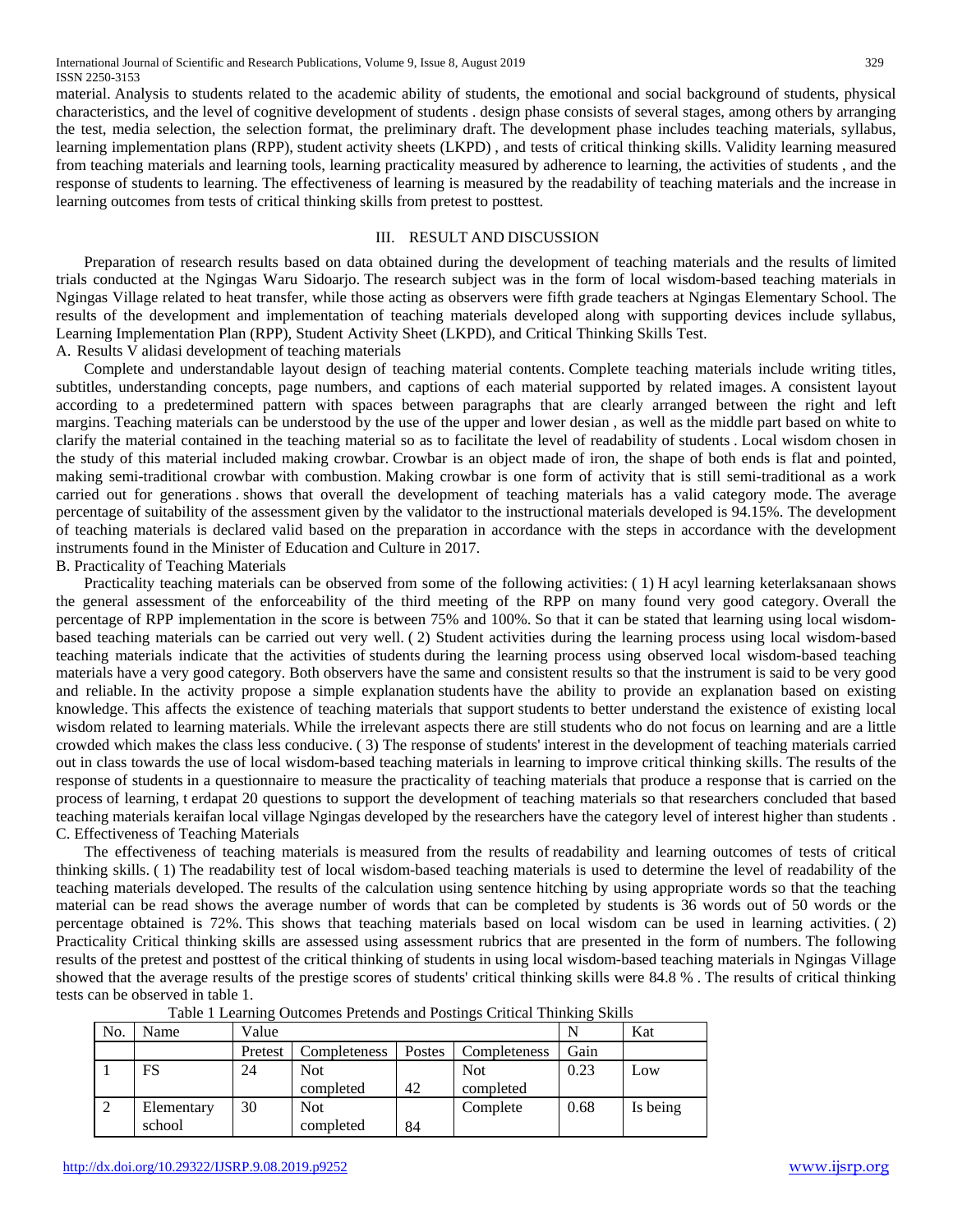International Journal of Scientific and Research Publications, Volume 9, Issue 8, August 2019 330 ISSN 2250-3153

| No.                  | Name      | Value   |              |        |              | $\mathbf N$ | Kat      |
|----------------------|-----------|---------|--------------|--------|--------------|-------------|----------|
|                      |           | Pretest | Completeness | Postes | Completeness | Gain        |          |
| 3                    | AF        | 38      | <b>Not</b>   |        | Complete     | 0.64        | Is being |
|                      |           |         | completed    | 88     |              |             |          |
| $\overline{4}$       | <b>ZS</b> | 36      | <b>Not</b>   |        | Complete     | 0.65        | Is being |
|                      |           |         | completed    | 88     |              |             |          |
| 5                    | <b>SW</b> | 80      | Complete     | 100    | Complete     | 0.25        | Low      |
| 6                    | FZ        | 40      | <b>Not</b>   |        | Complete     | 0.68        | Is being |
|                      |           |         | completed    | 94     |              |             |          |
| $\overline{7}$       | AF        | 82      | Complete     | 100    | Complete     | 0.23        | Low      |
| 8                    | ID        | 36      | <b>Not</b>   |        | Complete     | 0.73        | High     |
|                      |           |         | completed    | 94     |              |             |          |
| $\mathbf{Q}$         | MA        | 22      | <b>Not</b>   |        | Complete     | 0.88        | High     |
|                      |           |         | completed    | 92     |              |             |          |
| 10                   | A A       | 36      | <b>Not</b>   |        | Complete     | 0.7         | High     |
|                      |           |         | completed    | 92     |              |             |          |
| Average              |           | 42.4    |              | 84.8   |              | 0.742       | Is being |
| % Complete           |           | 20%     |              | 90%    |              |             |          |
| hasn't finished<br>% |           | 80%     |              | 10%    |              |             |          |
| yet                  |           |         |              |        |              |             |          |

N-gain value meme n Uhi category is, it indicates there is an average increase in critical thinking test students after learning using teaching materials based on local wisdom. Students who complete learning are as much as 90%, while those that have not been completed are 10%. Based on the analysis of the results of critical thinking tests the students' incompleteness as a result of lack of understanding the text contained in the test questions.

Based on this description, local wisdom-based science teaching materials in Ngingas Village along with supporting tools for overall learning have met all the criteria of a good learning component because they have validity criteria, practicality, and effectiveness. Teaching materials that have been developed and received validation from the expert team have a high percentage of agreement .

#### IV. CONCLUSION

Data analysis and discussion of the results of the discussion from the previous chapter related to the formulation of the problem and the purpose of the study, resulted in the conclusion of local wisdom-based science teaching materials in Ngingas Village along with supporting devices that have been developed as follows.

- 1. Science development of teaching materials based on local wisdom in the village Ngingas along with supporting devices have been validated by a team of experts has declared to the level of an invalid 's good at 94.13% and can be used to improve critical thinking skills fifth grade elementary school.
- 2.Learning using science materials based on local wisdom to improve critical thinking skills has good practicality criteria supported by the implementation of learning plans , including student activities that have a good category during the learning process, as well as student responses of more than 70% who are interested in teaching materials developed.
- 3.Local wisdom-based science teaching materials in Ngingas Village have a readability level of 72% which means teaching materials are easily understood to influence the increase in results from pretest to post-test to reach completeness so that the developed learning material meets the effectiveness criteria for improving critical thinking skills of fifth grade students . Suggestions that can be stated by researchers related to research that has been done include:
- 1. The application of local wisdom-based science teaching materials in Ngingas Village to improve critical thinking skills for teachers must be able to further explore the local wisdom found in the area of learning and be able to provide a link between local wisdom and the knowledge of natural science in it.
- 2. Application of science teaching materials based on local wisdom in the village Ngingas to improve critical thinking skills of students can be developed for conserve where local knowledge of the region with the cooperation of stakeholders in the area.
- 3. Learning related to improving students thinking skills is very important to be applied in learning activities because it can attract students interest and activeness .
- 4. Learning by using local wisdom-based teaching materials in Desa Ngingas can be developed by expanding the subject of students along with a more complex study of material.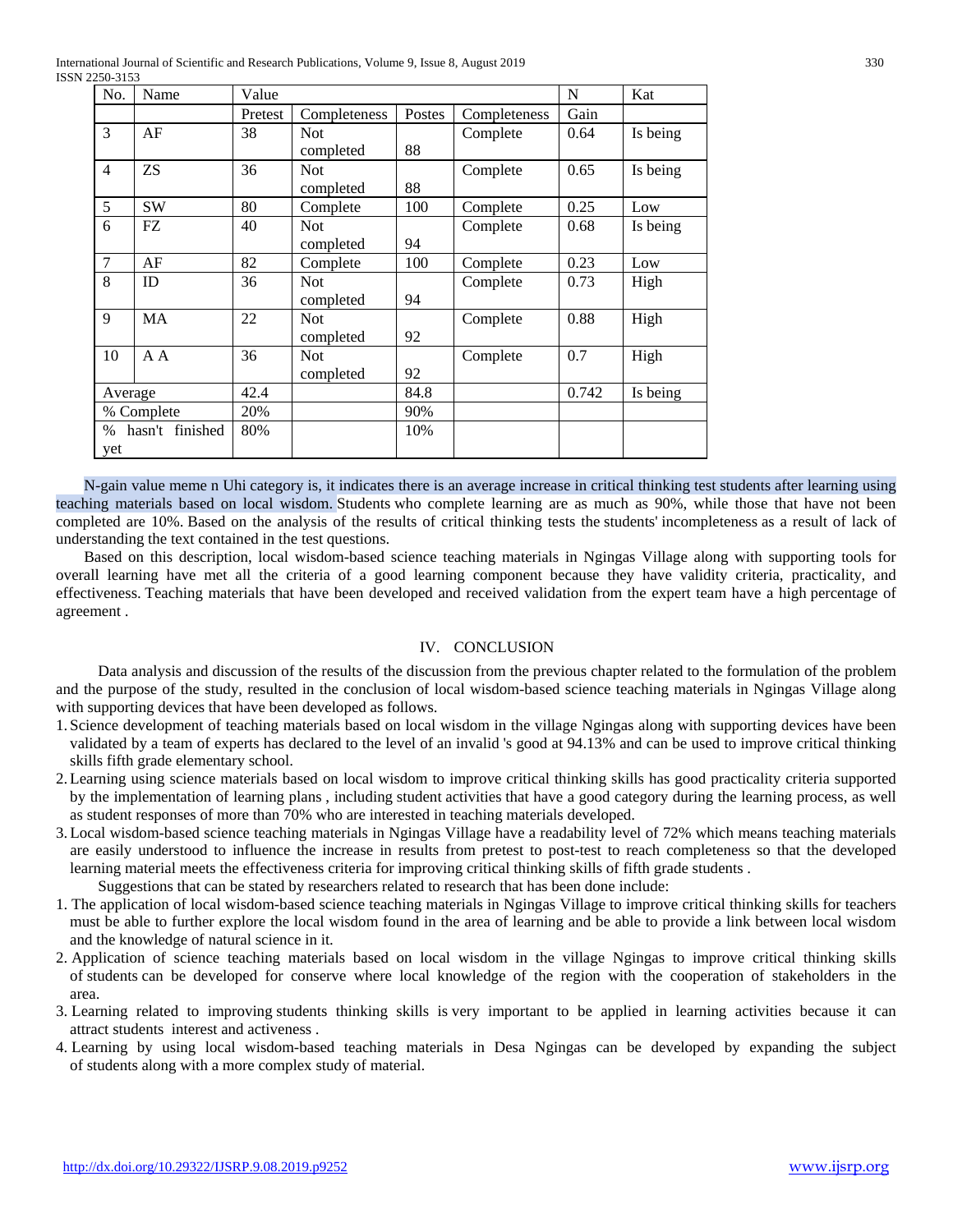#### **REFERENCES**

- Ariyanto, M., Kristin, F., & Anugraheni, I. (2018). Penerapan Model Pembelajaran Problem Solving Untuk Meningkatkan Kemampuan Berpikir Kritis Dan Hasil Belajar Siswa. *Jurnal Guru Kita PGSD*, *2*(3), 106-*115.*
- BSNP. (2008). *Pengembangan Bahan Ajar*. Buletin BSNP 1(2): 19-23.
- Depdiknas. (2003). Undang-Undang Republik Indonesia Nomor 20 tahun 2003 Tentang Sistem Pendidikan Nasional. Jakarta: Dirjen Pendidikan Dasar dan Menengah.
- Duncan, M. (2014). How the Cultural Contexts of Urban Teaching Affect Novice Science Educators: Implications for School Leaders. *International Journal of Educational Leadership Preparation*, *9*(1), n1.
- Ennis H. Robert (1995). *Critical thingking.* Prentice Hall: Upper Saddle River, NJ 07458
- Jumadi, dkk. (2018). Pengembangan Modul IPA berbasis keterampilan proses sains untuk meningkatkan kemampuan berpikir kritis peserta diidk kelas VII SMP pada materi kalor. *Jurnal Pendidikan IPA* 7(2).262-272.
- Laksana, D. N. L., Kurniawan, P. A. W., & Niftalia, I. (2018). Pengembangan Bahan Ajar Tematik SD Kelas IV Berbasis Kearifan Lokal Masyarakat Ngada. *Jurnal Ilmiah Pendidikan Citra Bakti*, *3*(1), 1-10.
- Lesley-Jane, et,al. (2013). Ctitical thingking skill for education student +M. learing matter. *Second Edition Sage.*
- Prastowo, Andi (2011). *Panduan kreatif membuat bahan ajar inovatif.* Jogjakarta: Diva Press.
- Prastowo, Andi (2013). *Panduan kreatif membuat bahan ajar tematik*. Jogjakarta: Diva Press.
- Prins, G. T., Bulte, A. M., & Pilot, A. (2018). Designing context-based teaching materials by transforming authentic scientific modelling practices in chemistry. *International Journal of Science Education*, 1-28.
- Purwanto, J., & Hasanah, B. U. (2014). Efektivitas Model Pembelajaran Inkuiri Tipe Pictorial Riddle dengan Konten Integrasi-Interkoneksi pada Materi Suhu dan Kalor terhadap Kemampuan Berpikir Kritis Siswa SMA. *Jurnal Kaunia*, *10*(2), 117-127.
- Sani, Abdullah Ridwan. (2014). *Pembelajaran saintifik untuk implementasi kurikulum 2013.* Jakarta: Bumi Aksara
- Sari, R., Harijanto, A., & Wahyuni, S. (2018). Pengembangan Lks Ipa Berbasis Kearifan Lokal Kopi Pada Pokok Bahasan Usaha Dan Energi Di Smp. *JURNAL PEMBELAJARAN FISIKA*, *7*(1), 70-77.
- Sihotang, dkk. (2012). *Critical Thingking membangun pemikiran logis.* Jakarta: Pustaka Sinar Harapan.
- Suastra, I. W., Tika, K., & Kariasa, N. (2011). Efektivitas model pembelajaran sains berbasis budaya lokal untuk mengembangkan kompetensi dasar sains dan nilai kearifan lokal di SMP. *Jurnal Penelitian dan Pengembangan Pendidikan*, *5*(3), 258-273.
- Sugiyono (2016). *Metode penelitian & pengembangan research and development*. Bandung: Alfabeta
- Sulardi, S., Nur, M., & Widodo, W. (2017). Pengembangan Perangkat Pembelajaran Fisika Model Problem Based Learning (Pbl) Untuk Melatih Keterampilan Berpikir Kritis Siswa. *JPPS (Jurnal Penelitian Pendidikan Sains)*, *5*(1), 802-810.
- Thiagarajan, Semmel, DS&Semmel M.I. (1974). *Instructional Development for Training Teacher of Exceptional Children.* A. Sour Book. Blomington: Center for Innovation on Teaching the Handicapped.
- Tiezzi, E., Marchettini, N., & Rosini, M. (2003). Extending the environmental wisdom beyond the local scenario: eco-dynamic analysis and the learning community. *WIT Transactions on Ecology and the Environment*, *63*.
- TIMSS & PIRLS International Study Center. (2012). TIMSS 2011 international results in science. Retrieved from Boston: The TIMSS & PIRLS International Study Center, Boston College: timss.bc.edu/timss2011/release.html. [ 04 Agustus 2015].
- Wahyuni, S. (2015, September). Pengembangan bahan Ajar IPA untuk meningkatkan kemampuan berpikir kritis siswa SMP. In *PROSIDING: Seminar Nasional Fisika dan Pendidikan Fisika*(Vol. 6, No. 6).